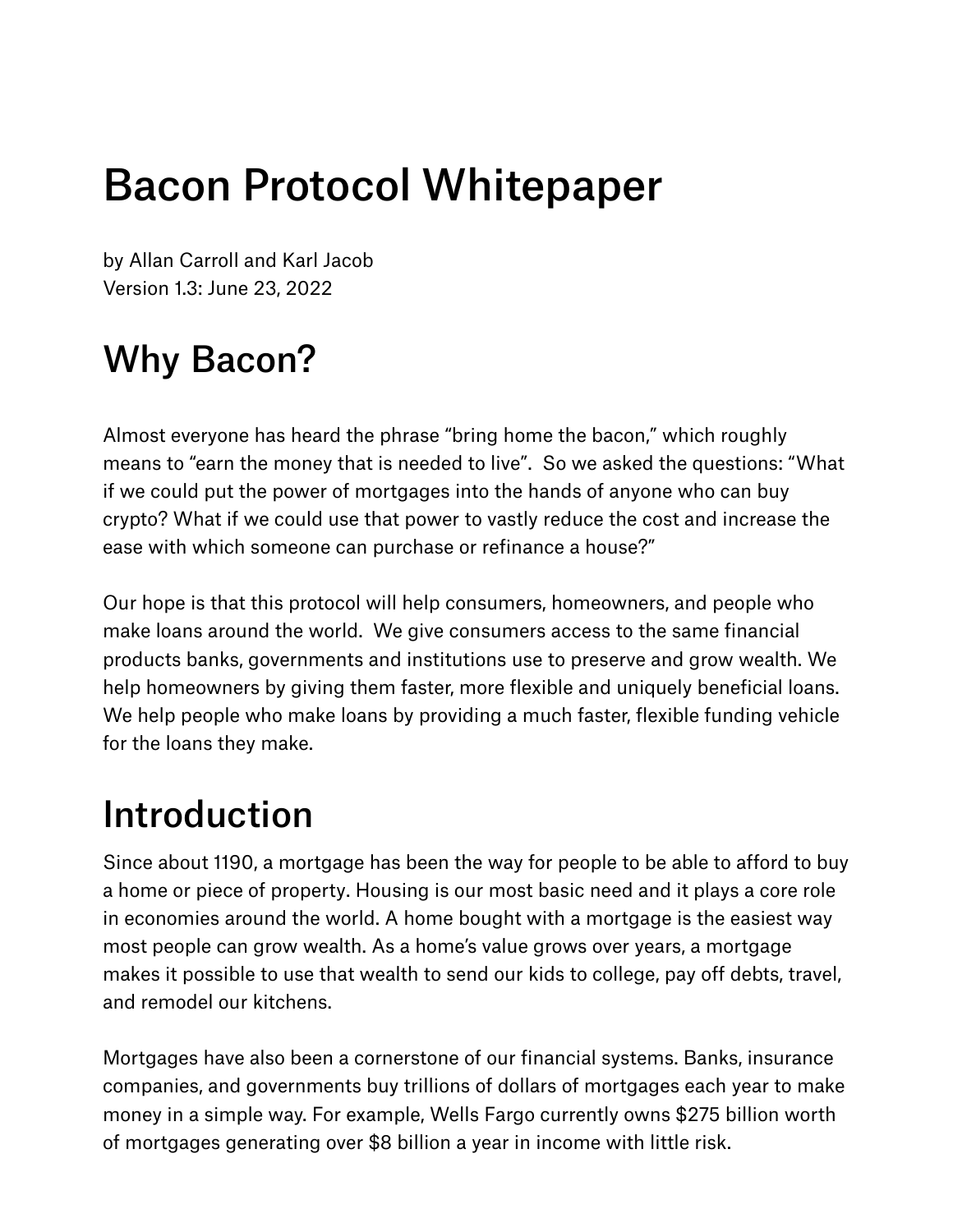The Bacon Protocol is a brand-new type of decentralized system to fund loans against houses (what most people call mortgages). It makes mortgages cheaper, faster, and more flexible for homeowners. Its native utility token, HOME. HOME can provide the stability and growth of mortgages to the crypto community. At launch, the Bacon Protocol and HOME only accept the same kinds of loans and homes that banks and governments buy.

#### Mortgage Basics

Mortgages on real homes in the US are the foundation of the benefits the Bacon Protocol provide. A mortgage is a loan secured by the value of a home. It's a promise to repay a certain amount of money, a little bit each month, to a bank or investor over many years or decades. It's also a promise to give the bank your home if you can't repay the debt.

Because a mortgage is secured by a home, it's rare for the lender to lose money. This protection makes interest rates for secured loans much lower for the borrower than unsecured loans like credit cards – usually 3-8% instead of 20-30% (source: . Investopedia)

Secured loans are very desirable for lenders because there is far less risk of losing money. In the worst case, the lender can sell the house and use the money from the sale to repay the loan. Usually the loan amount is only a fraction of the value of the house. This is why there are \$2 trillion worth of mortgages purchased by banks, companies, and governments each year. In fact, the US government currently holds \$2.38 trillion worth of mortgages.

Mortgages are especially profitable for banks. They make money by lending out the money their customers keep in their checking and savings accounts. For example, a bank takes deposits from people like you and uses your money to purchase mortgages. Those mortgages will earn around 5.0% in interest at 2022 rates. The bank only shares 0.50% or less of that interest with you. They keep the other 4.50% interest for themselves as profit. That means that Wells Fargo, who holds almost \$275 billion in mortgages, will earn over \$8 billion each year from *your money* deposited in their accounts.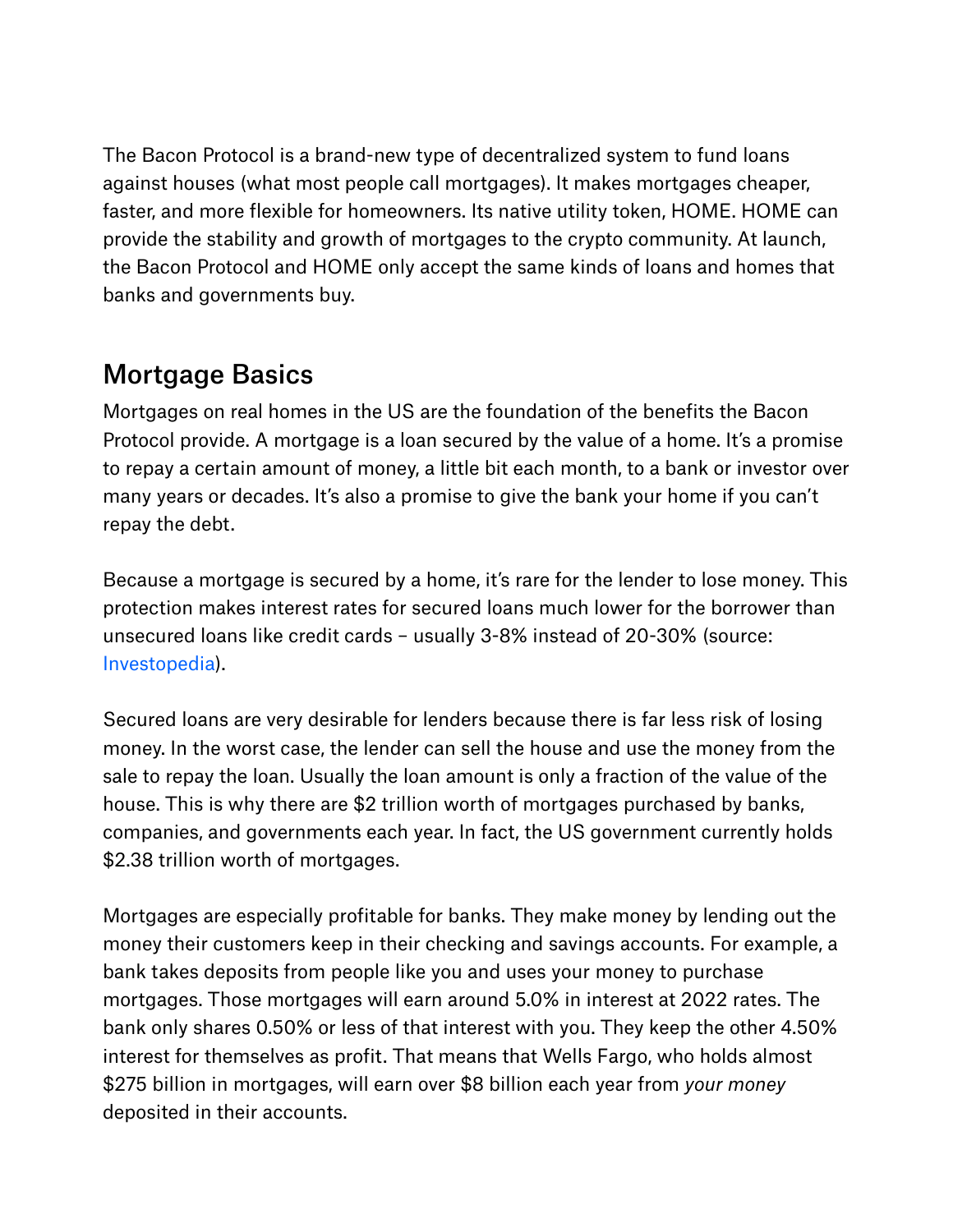The U.S. housing market has been consistent over many centuries and has grown over 200% since 1980. The few country-wide disruptions have been short-lived and seen housing prices surpass their previous highs quickly. As is often said, people always need a place to live. Historically low mortgage rates in the past 20 years also show how desirable these loans are to the market.



*Source: US Census Data and Zillow Home Value Index*

What if we could put the power of mortgages into the hands of anyone who can buy crypto and use that power to vastly reduce the cost and increase the ease at which someone can purchase or refinance a house?

### Bacon Protocol

The Bacon Protocol brings the same power and value that mortgages give banks, financial institutions, and governments to *anyone who can buy cryptocurrency*. No matter where you live, you can purchase the HOME coin and enjoy the stability of mortgages backed by real homes and receive benefits from interest payments on those mortgages.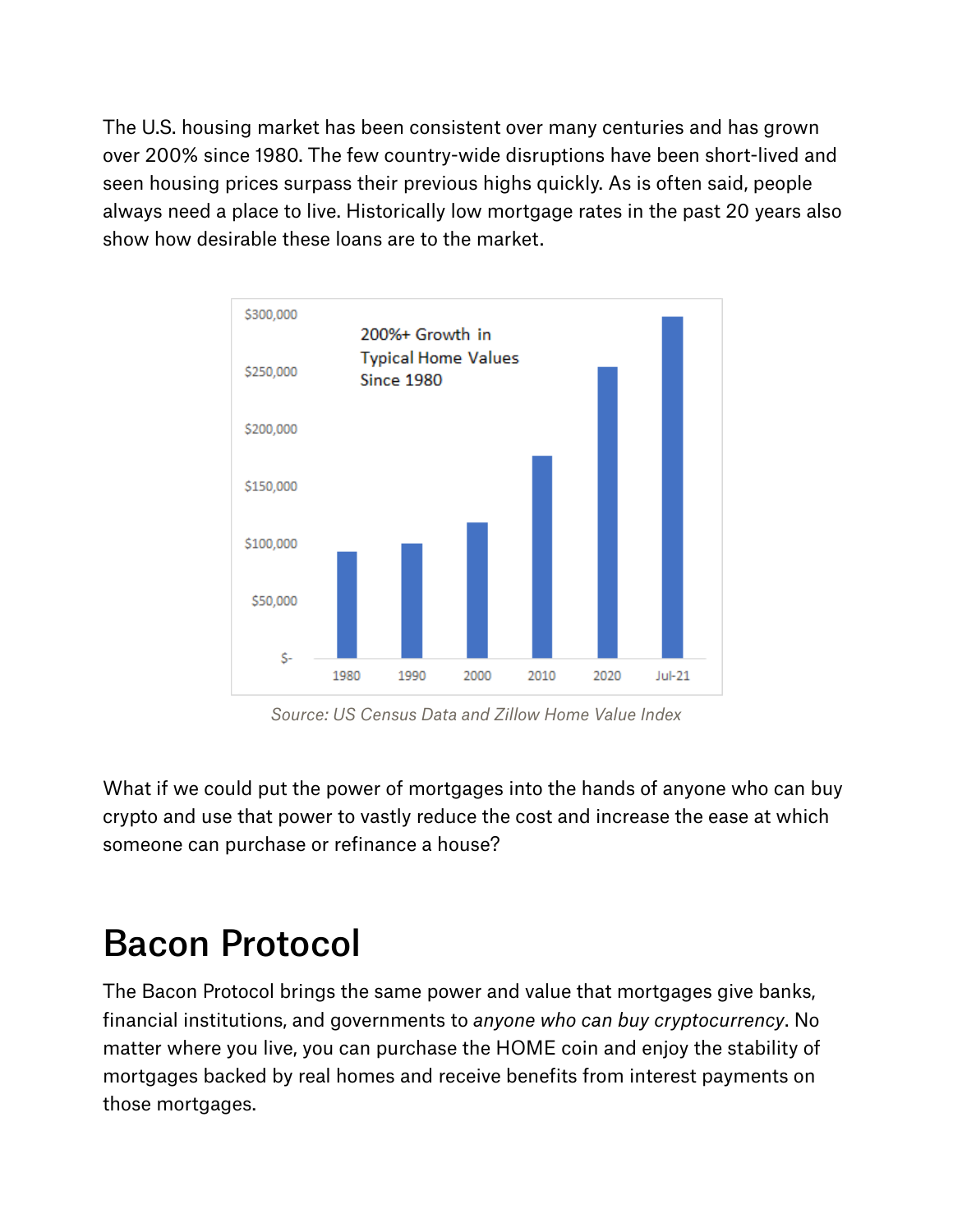The Bacon Protocol is a decentralized system built using smart contracts on the Ethereum blockchain. Anyone with a crypto wallet can lend money and earn interest and most importantly, see exactly which homes they are lending against. Anyone with a home that meets the protocol's criteria can create an NFT and use it as collateral to borrow USDC.

The Bacon Protocol has several important pieces:

- Pans smart contracts that pool funds, mint the Home coin and fund loans that match the Pan's criteria.
- HOME the first of many expected Bacon-based StableCoins.
- Eggs NFTs that hold information about the home and represent real value in the home
- BACON  $-$  a governance token that controls the parameters and structure of the protocol

To make the Bacon Protocol powerful and flexible, we broke apart a traditional mortgage and separated it into two pieces that normally are tightly connected:

- . The right to claim part of the value of a house, called a lien
- . A loan secured by that lien and an agreement to repay the loan

contracts incredibly small and simple. Everything beyond that small real-world interaction moves onto the blockchain as smart contracts that are open, predictable, and, most valuably, decentralized and composable. A decentralized group of Originators are incentivized by the protocol to handle the small real-world relationships. The amount of trust required of any one, off-chain party is minimized. Separating these two makes it possible to keep the connection to real-world legal

### **HOME**

HOME is a stablecoin powered by the Bacon Protocol's mortgage lending. It is backed by on-chain mortgages and the value of the homes used as collateral. HOME is also unique in providing rewards even when it's only held in a wallet. Staking HOME for longer periods can boost the possible rewards. HOME's stability comes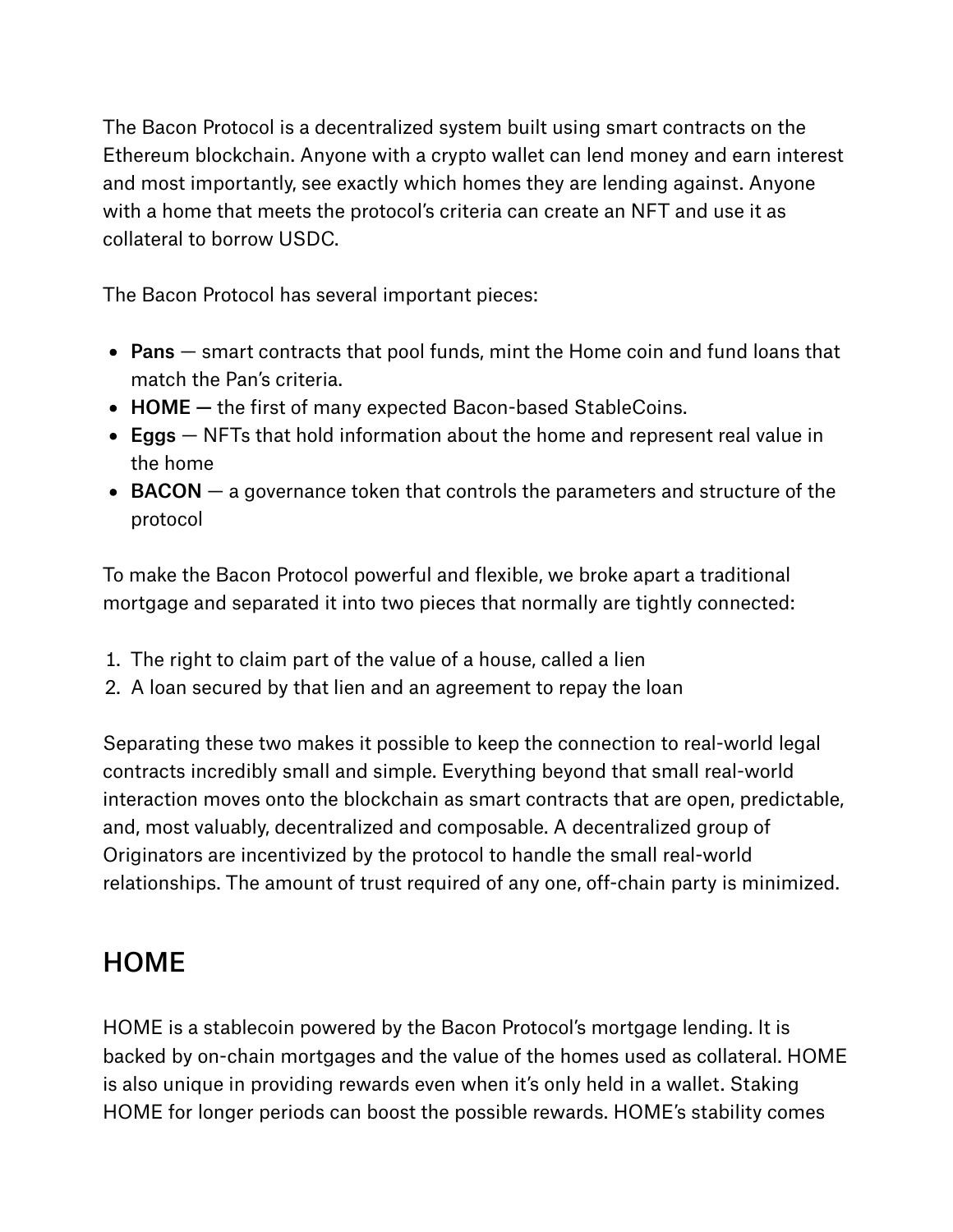from the value of liens against real homes in the US. Its growth comes from interest payments made by borrowers.

As loans are repaid, over time, interest payments flow into the protocol. Interest payments power the rewards provided by the protocol's smart contracts and provide liquidity to HOME holders as they exchange in and out of HOME. HOME's value stays pegged to the US Dollar and it's stability is increased based on the amount of payments that flow back into the protocol from borrowers payments. This plus piece is why banks and governments use mortgages they hold their value and return value over time.

HOME is the token minted by the first Pan in the protocol. The mortgages backing HOME all meet the Fannie Mae and Freddie Mac Conforming Loan guidelines. These include requirements about the loan amounts, home value, borrower credit, borrower income, and all state and federal regulations. These are the basic criteria from Fannie Mae that will be used by the first HOME mortgages:

| Borrower FICO Score                 | 640+                                |
|-------------------------------------|-------------------------------------|
| Borrower Debt to Income Ratio       | $< 45\%$                            |
| Egg Value to Home Value Ratio (LTV) | $< 80\%$                            |
| Maximum Egg Value                   | Fannie Mae Limit (\$647,200 in most |
|                                     | counties in 2022)                   |

#### Pans

Pans are the core smart contract for lending to the borrower and minting Bacon tokens.

At launch, there is only one Pan. Over time, the protocol may add new Pans that target specific kinds of homes or loans. Bacon Protocol Governance will vote on whether to create new Pans and which Pans to include or exclude from the protocol. These guidelines are read from an on-chain oracle and enforced by the Pan when an Egg is deposited to create a loan.

Like in traditional finance, HOME holders may be interested in buying and holding coins backed by specific kinds of homes or homeowners. The Bacon Protocol uses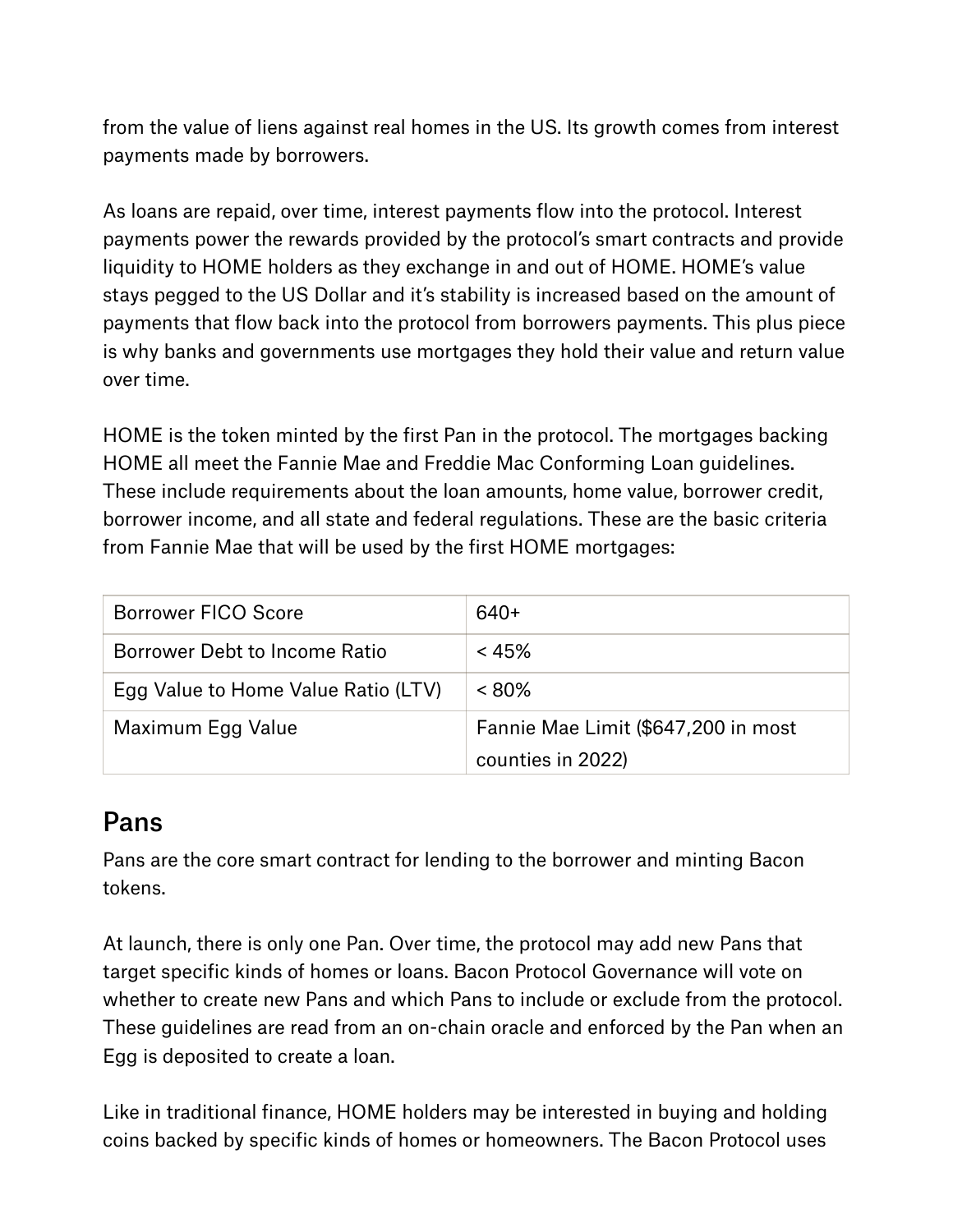Pans to mint stablecoins. HOME is the first Pan-minted token. Governance will be responsible for proposing and voting on new Pans and their criteria for lending. For example, a new Pan could be created, BOSTON, that is backed only by homes in the city of Boston. Or, a JUMBO token could be created back only by homes that are worth more than \$1 million.

When a liquidity provider (someone with a crypto wallet) deposits USDC in the Pan, the Pan mints its corresponding stablecoin, like HOME, in exchange. A HOME holder can also withdraw USDC in exchange for their HOME. The exchange rate between the two is held fixed to 1:1 by the Pan. The amount of USDC in the Pan plus the amount of outstanding loans is always equal to the amount of outstanding HOME.

The Pan also acts as the lender to borrowers holding Eggs. A borrower that has an Egg can deposit their Egg into a Pan in exchange for a loan of USDC. The borrower then pays the interest and principal on the loan over time by sending USDC to the Pan. When no principal remains on the loan, the borrower can withdraw and destroy the Egg. The borrower is not able to take any action that would cause their loan or Egg to go outside the parameters the Pan requires.

#### Eggs

Eggs are ERC-721 NFTs that represent a lien on a specific house for a specific dollar amount.

One Egg might represent a \$10,000 lien on 123 Main St, Springfield, IL 62702. That Egg gives the holder the right to \$10,000 from the sale of 123 Main St, Springfield, IL 62702. That right can only be used if the owner of the house fails to make payments on any loans backed by the Egg. For example, they might have staked the Egg in the Bacon Protocol and, in return, borrowed \$10,000 USDC. If they fail to pay back the \$10,000, the Originator can liquidate the Egg through foreclosure and return the \$10,000 to the protocol.

When a homeowner wishes to remove the lien from their property, they simply send a free and clear Egg back to the Originator. This is done by paying back the full amount borrowed. The issuing contract will signal the Originator to remove the lien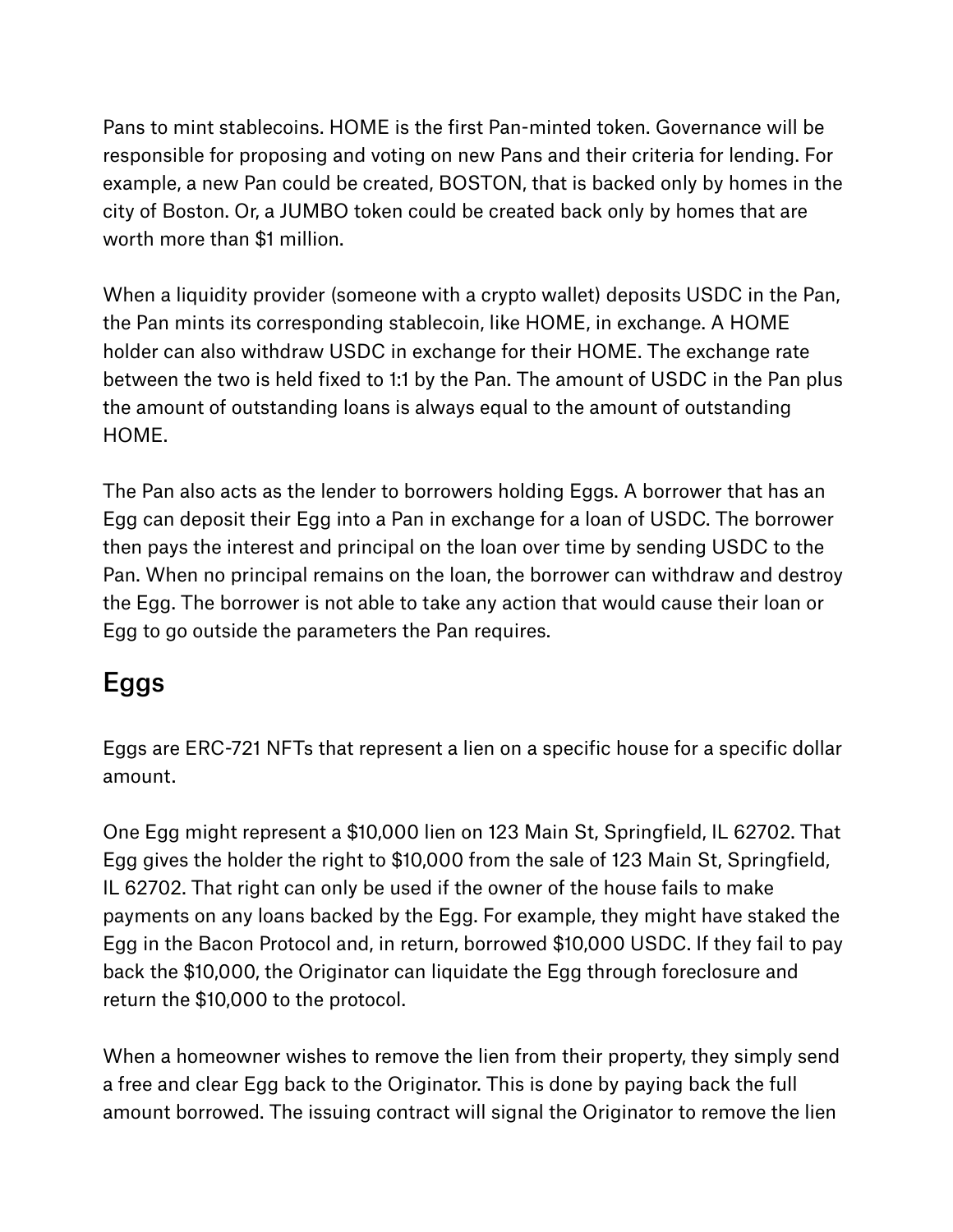from the public record. Oracles will be setup to watch the county lien records and report them to the blockchain to increase trust.

The Egg token contains basic data about the lien and the house. We only include data that is already on the public record at the county courthouse to balance the Egg owner's privacy with the stability that the data provides. Note that the Egg does not include the owner's name or any credit or other financial data.

The included data is:

- House address
- Amount of the lien
- Value of any liens that are "senior" to the Egg at the time it was created
- A image representing the house

This data is specifically chosen to let protocols that use Eggs determine the value of the Egg. The house address makes it possible to use an oracle to determine the specifications of the house like its current estimated value. That value and the value of the senior liens makes it possible to calculate the Egg's LTV (lien-to-value) and the total LTV of all loans on the house. These ratios are important to any protocols using Eggs that rely on maintaining strict collateralization ratios to maintain stability.

#### **Originators**

Eggs are minted by a variety of Originators. Originators are entities that are incentivized to mint Eggs on the protocol's behalf. Originators are regulated and licensed organizations that are elected by the community to provide this service. Today these organizations are regulated and licensed by states they operate in and the federal government to make mortgages and record liens. Originators are subject to reviews and audits on a regular basis.

Before minting an Egg, an Originator must:

- . Show that the house is worth enough to cover the value of the Egg.
- . Check that the person they are minting the Egg for is the rightful owner of the house.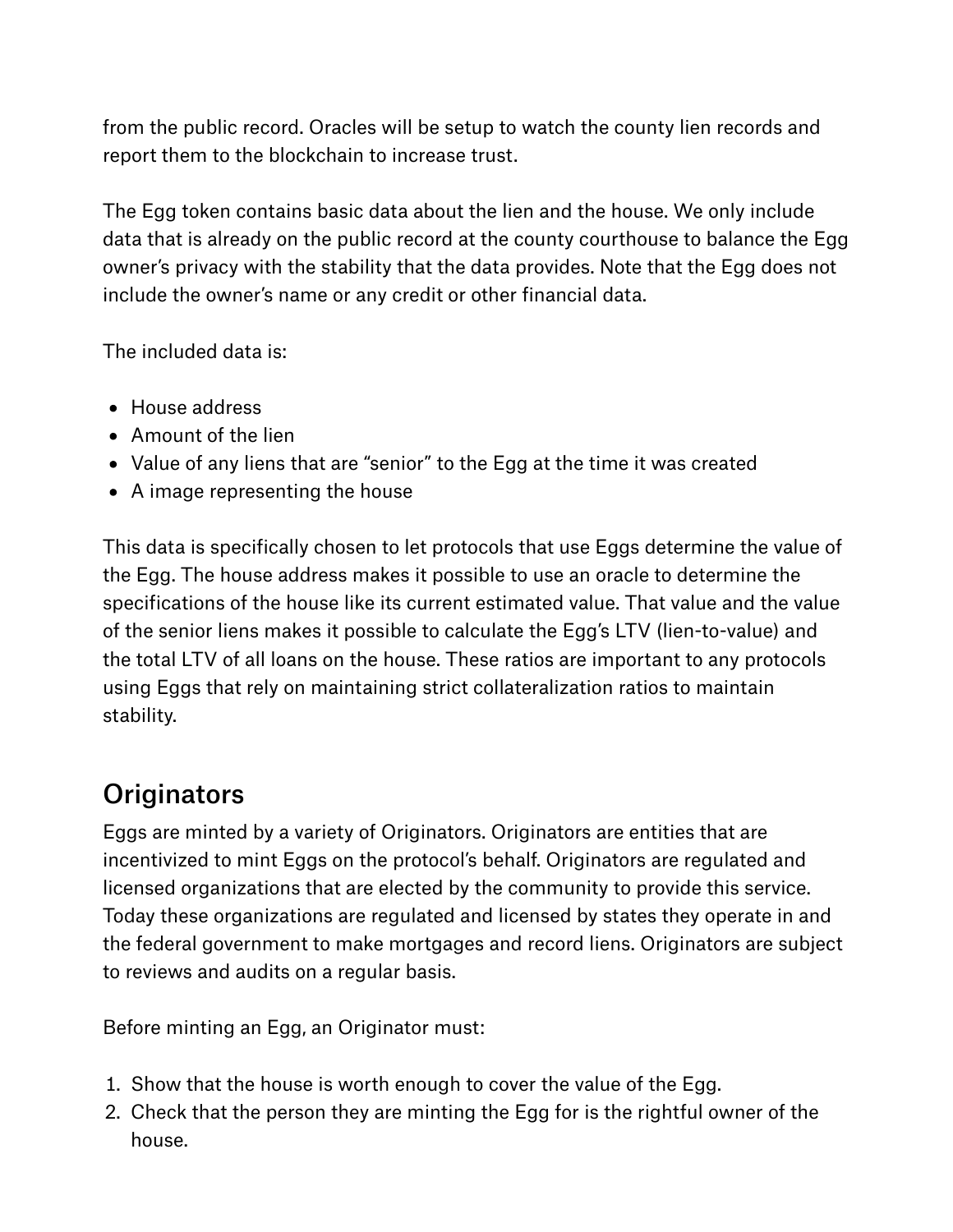- . Sign a Deed of Trust agreement with the owner to create a lien.
- . Record the lien on the public record with the county the house is in.

Once the lien is recorded, the Originator transfers the Egg to the owner, who is then free to use the Egg as they wish in any protocol that uses Eggs. Most borrowers will immediately use the Egg to borrow USDC from a Pan. Eggs will not be limited to use in the Bacon Protocol and other protocols may also be interested in accepting Eggs as collateral.

Over the life of the Egg, the Originator is also responsible for ensuring that the owner maintains the house. The Deed of Trust requires the owner to maintain the house such that if it needed to be sold to pay off the lien, it would be valuable enough to do so. The owner agrees to keep the house in decent condition, to insure it properly, and to pay all taxes.

The trust the protocol places in the Originator to create, maintain, and, if necessary, enforce the lien is the only necessary connection to the real world. Our intent is to keep the real-world integration very small and strictly limited to Eggs. Doing this provides all the flexibility of the blockchain ecosystem to homeowners and limits the number of places blockchain participants have to place trust in an off-chain agent. The originator is highly incentivized in the real world to maintain this trust. If it was discovered by a state or federal agency this trust had been broken the originator would have its licenses revoked, pay hefty fines and lose the ability to conduct business in that state or states.

#### Fees

Originators are incentivized by fees they earn for the two functions they provide: minting Eggs and servicing loans. The Protocol also earns fees on each mint and servicing payment for serving as a platform. The Originator's share is sent to their wallet. The Protocol's share is kept in the protocol treasury for use as directed by the DAO.

When an Egg is used to take out a loan from a Pan, the Originator is given HOME worth 0.50% of the amount of the loan and the Protocol is given HOME worth 0.50%. When the Originator services a loan and sends a payment to the Pan, they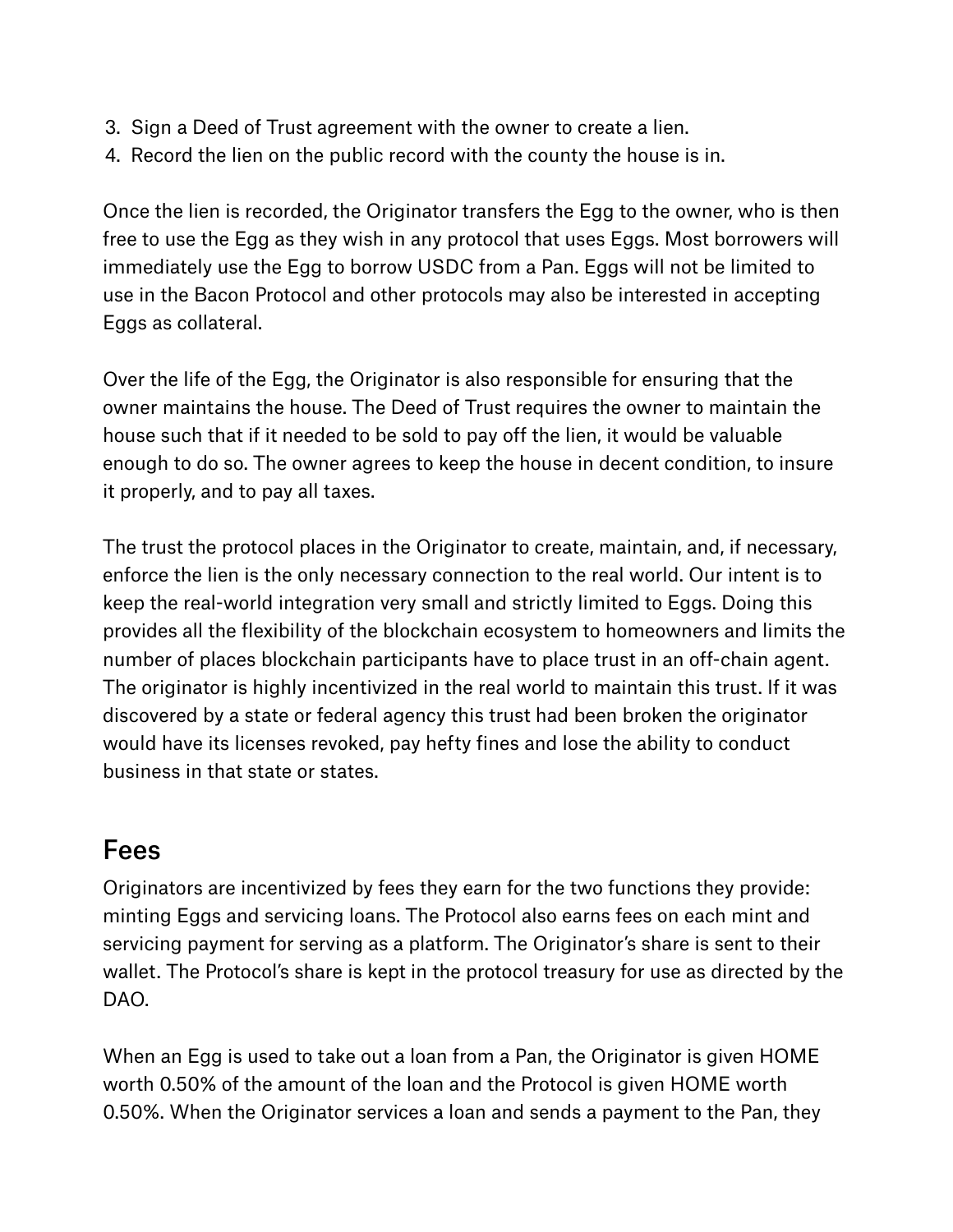are given 0.50% percentage point of the interest and the Protocol is also given 0.50% percentage points.

For example, an Originator creates a \$100k Egg on a \$1M home. Then, the homeowner uses the Egg to get a 100k USDC loan at 3% interest. When that loan is created, the Originator and Protocol are each sent 0.50% of the loan amount or \$500 worth of HOME.

This loan requires the borrower to make a minimum payment each month of the interest due. The monthly interest is 0.25% (3.0% / 12) or \$250 per month. The Originator and the Protocol each receive 0.5% yearly (0.0416% monthly) as well for servicing the loan. When the borrower makes the \$250 monthly payment, all 250 USDC are sent to the Pan and the value of HOME increase accordingly. The Originator and the Protocol are each sent \$41.67 worth of HOME for their services.

|  | This chart shows the breakdown of rates and fees. |  |  |  |  |  |  |  |
|--|---------------------------------------------------|--|--|--|--|--|--|--|
|--|---------------------------------------------------|--|--|--|--|--|--|--|

| Loan Amount           | \$100,000 | Interest Due       | \$250.00 |
|-----------------------|-----------|--------------------|----------|
|                       |           | $(3.0\% / 12)$     |          |
| Interest Rate         | 3.0%      | Net value to Pan   | \$166.66 |
| <b>Originator Fee</b> | \$500     | Servicer Fee (0.5% | \$41.67  |
| (0.5%)                |           | /12)               |          |
| <b>Protocol Fee</b>   | \$500     | Protocol Fee (0.5% | \$41.67  |
| $(0.5\%)$             |           | /12)               |          |

### Smart Loans

The Bacon Protocol allows a homeowner to exchange a lien on a home for an NFT representing a part of the value of their home that they can use as collateral broadly across DeFi. Most of the time, the NFT will be used as collateral in a loan from the Bacon Protocol soon after the NFT is minted.

Here's how this would work for people who own a home.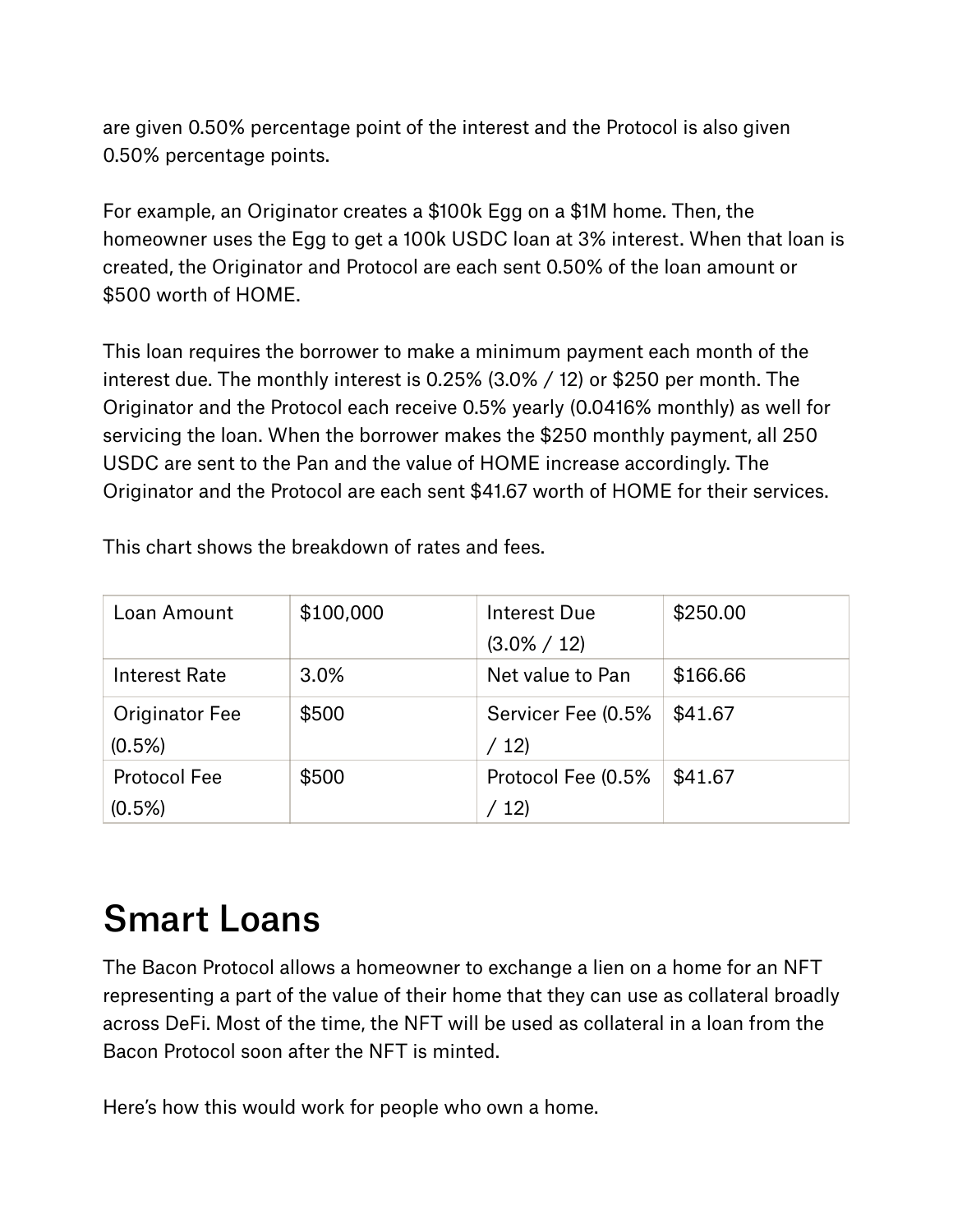- . You decide you would like to get some cash out of your home and sign up for a Smart Loan.
- . You enter your name and address.
- 3. An approved Servicer such as LoanSnap calculates how much your home is worth and finds any existing loans on your home.
- . LoanSnap shows the value in your home and lets you decide how much you want to borrow.
- . As quickly as one or two days later, you sign the Smart Loan agreement.
- . LoanSnap mints an NFT, called an Egg, and sends it to you.
- . You put your Egg in a Pan in return for USDC and in the future other cryptocurrencies
- . You make payments back to the Bacon Protocol which will initially be handled by the company servicing your loan. You can pay as little as just the interest due or as much as you want with no penalties.

Your house becomes part of the group of houses that back HOME and you get dollars deposited into your account.

In future versions you can get HOME coins or cash, but for now you get cash that you can use for whatever you want just like a mortgage from a Bank. The difference is that you get to choose how fast you pay the money back.

This has two main advantages over a traditional mortgage:

- . The rate will be lower which means your payments will be lower
- . You no longer have to refinance your home to get more money. You can just sign a new Smart Loan agreement to increase your credit line up to 75% of the value of your home.

HOME requires a lien (a promise guaranteed by your house), but you get cash which you can repay as fast or as slow as you'd like as long as you make the monthly interest payments. Best of all, the loans can be refinanced at the press of a button. When rates go down, the borrower can see that their monthly payment can be lower and choose to pay off the existing loan with a new one at the lower prevailing rate.

### Automated Market Maker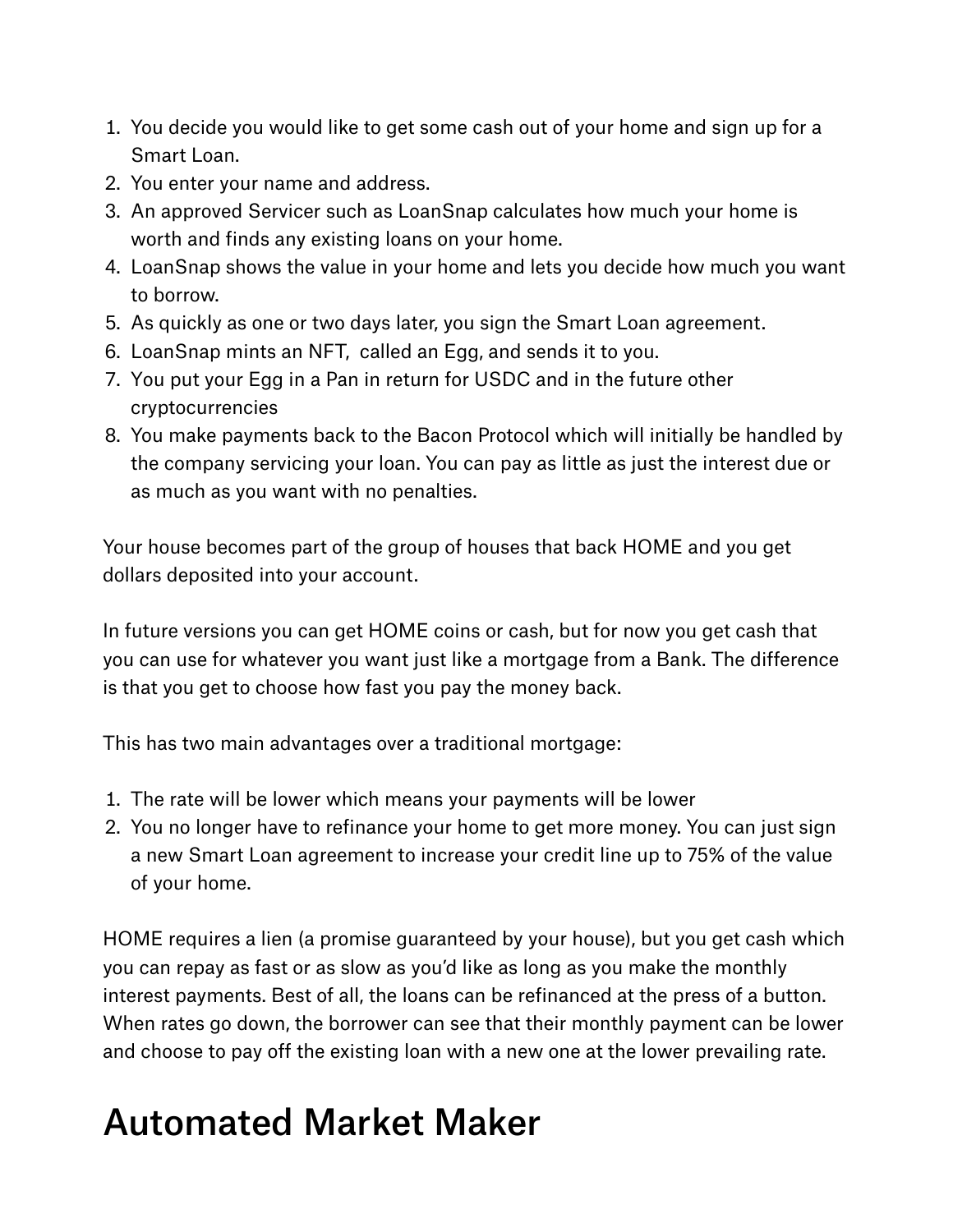The Bacon Protocol uses an Automated Market Maker (AMM) to decide the interest rates borrowers will pay and that HOME holders will earn. This is similar to the AMM system used in many decentralized exchanges today. The Bacon AMM creates a simple supply-demand curve to incentivize borrowers and liquidity providers to participate in the system when needed.

The amount of liquidity waiting in the Pan to be lent out drives the current interest rate. The size of the loan is also taken into account. Larger loans consume more liquidity so they are given at higher interest rates.

When there is lots of excess liquidity, the AMM moves rates lower down the curve to entice borrowers into the protocol. Those borrowers will stake their Eggs in the Pan and borrow USDC, which reduces the liquidity.

When there is little liquidity in the contract, the AMM moves rates higher up the curve and loans are made at higher interest rates to borrowers. As the rates of new loans increase, the average rate for loans in the Pan increases. This higher interest rate will make holding the token and providing liquidity more attractive. This will lead liquidity providers to deposit USDC in exchange for HOME, which increases liquidity in the protocol and brings rates back down.

Rates will naturally find a balancing point that indicates the current price for liquidity and borrowing. The AMM currently targets a 80-90% utilization rate. We have found this to be a good balance between using funds actively and leaving USDC available in the Pan for liquidity providers to have flexibility.

The AMM sets the rate for a specific loan based on the utilization of the Pan after the USDC is withdrawn by the borrower. This makes higher loan amount have higher rates since they consume more of the liquidity in the Pan.

The AMM uses this function to calculate the rate for a given loan: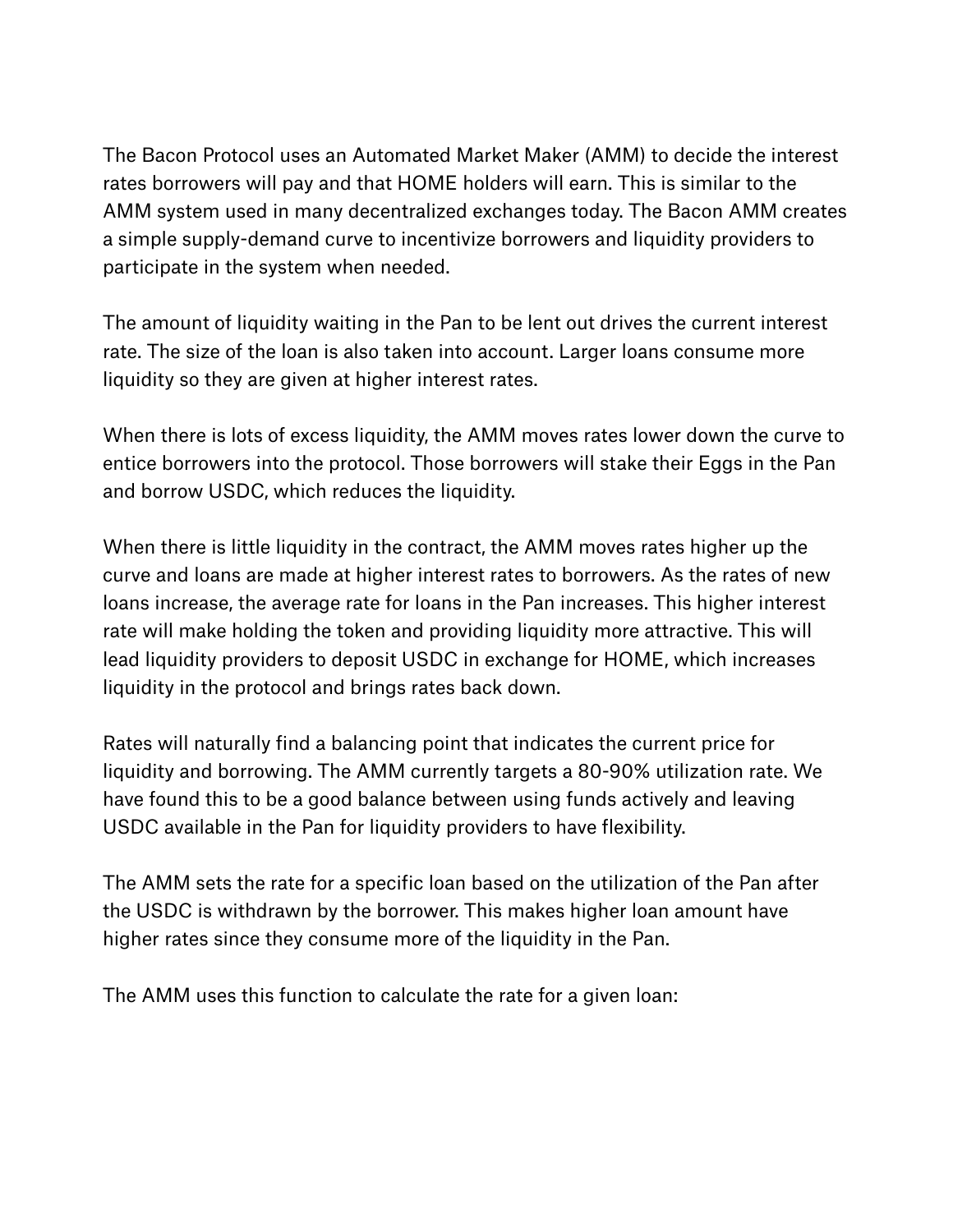#### $\frac{Utilization - k}{Utilization - 100}$  –  $\bm{k}$  $Rate =$  ${}\vdash Base$ 100

Where

- *Utilization* is the current percentage of the Pan that is lent out. For example, if the Pan has received 10 million USDC and 7.5 million has been lent, the utilization is *75*.
- *Base* is the minimum rate. It is currently set to *2.0*.
- *k* determines how quickly rates increase with utilization. It sets the shape of the curve. It is currently set to *150*.



*Graph of AMM for Rate % as a function of Utilization %*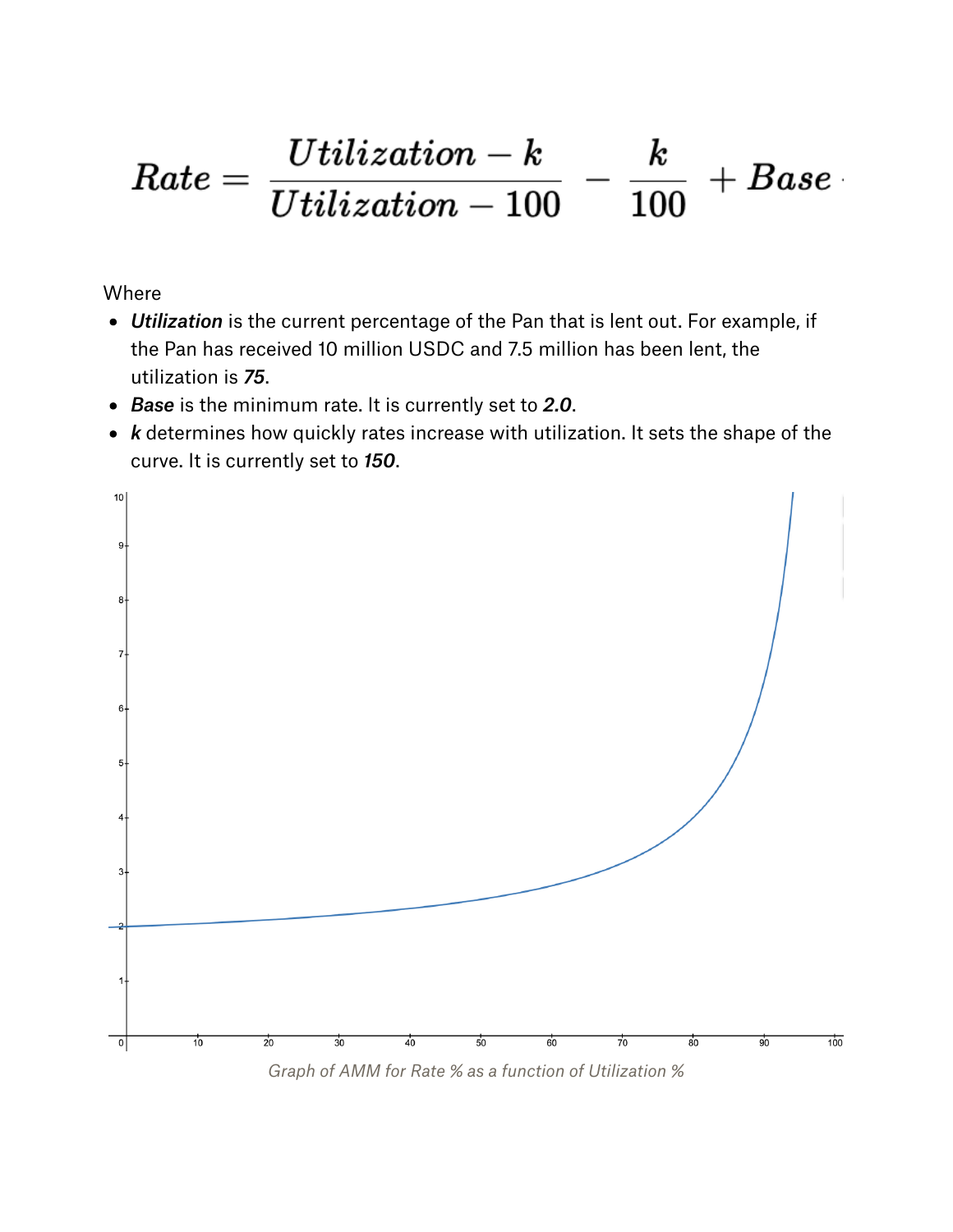This chart shows the rate function. At 0% utilization, the rate is dictated by the Base to 2.0%. The curve stays relatively flat through the low utilization ratios to push Pan usage towards the 80-90% target. At 80% utilization, the interest rate is 4.0%, which is around current market rates for 30 year loans as of March 2022. At 90% utilization, the rate is 6.5%. Above that, the rates get prohibitively high intentionally to prevent the Pan from having 100% utilization so HOME holders have the ability to move liquidity in and out.

### Handling Borrower Defaults

A borrower defaults on a loan if they fail to pay the minimum monthly loan payment. Most people prioritize the payment on their living space and most valuable asset. However, it does and will happen that a borrower fails to repay their loan. Historically, the delinquency rate has been around 2% (https://fred.stlouisfed.org/series/DRSFRMACBS). Because the mortgages stabilizing HOME are secured loans, the value of the house is available to make the related Pan whole if the borrowers aren't able to catch up on their payments.

The Bacon Protocol's goal is always to balance the needs of the HOME holders with the rights and needs of the borrowers. In cases where the protocol must liquidate to maintain stability, the Bacon Protocol will keep the borrower's Egg and recoup the lost value when either the borrower sells the home or the servicer sells the home through foreclosure. The dollars from the sale are converted to USDC and repaid using the emergency repay method on the Pan contract.

## **BACON**

The Bacon Protocol will have a corresponding governance token, BACON. Over time, as the Bacon Protocol and its community grows, control and governance of the protocol will be decentralized. Voting by the BACON token holders will drive all major policy decisions.

The protocol treasury is also controlled by BACON token governance. The treasury controls a portion of the BACON  $-$  10% of tokens vested over 4 years. It is expected the DAO will vote to use these funds to improve the protocol. Also, as described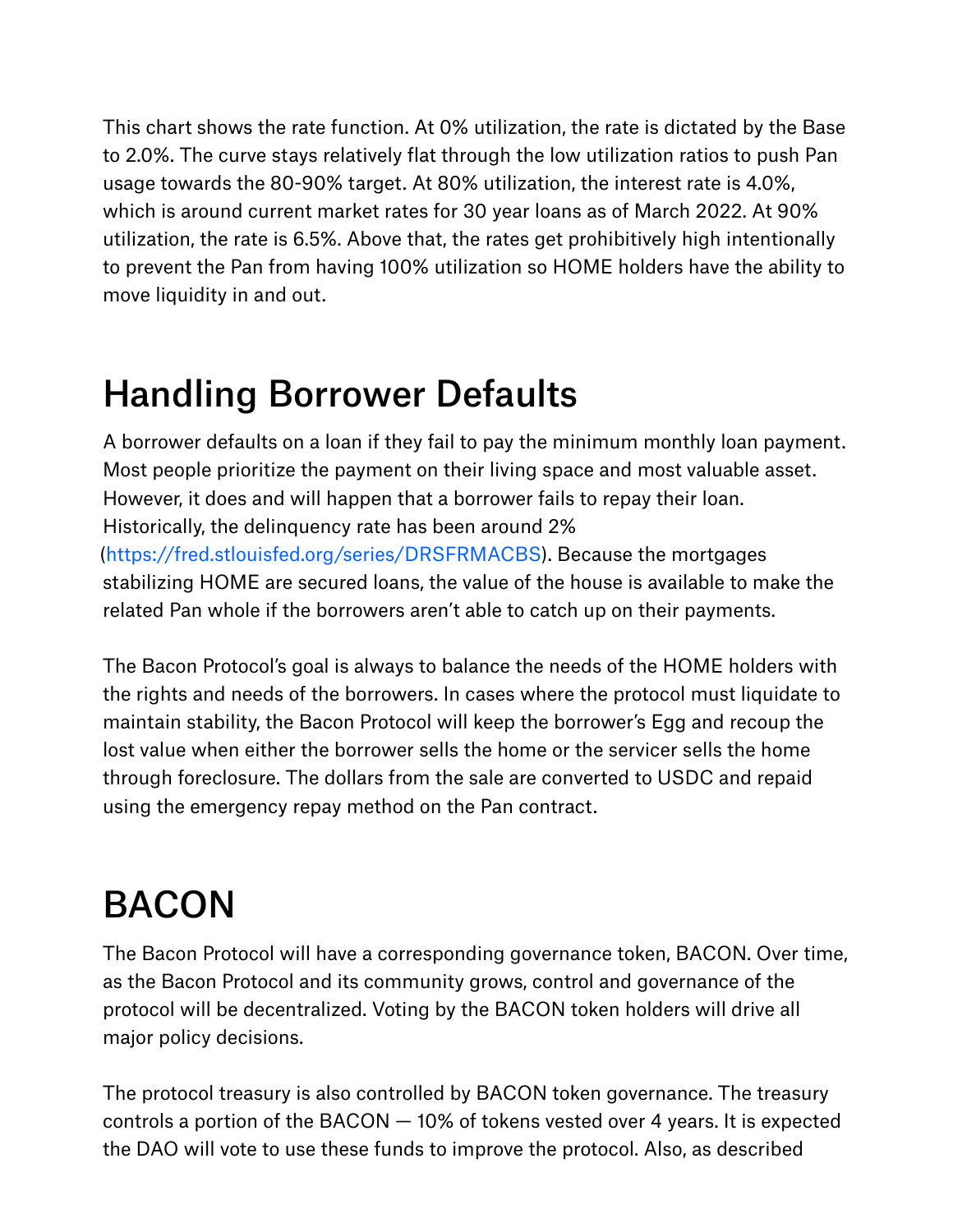above, the treasury earns a 0.50% origination fee and a 0.50% APY ongoing service fee. These fees are paid directly to the treasury in HOME and create a significant ongoing revenue stream for the protocol. For example, for each \$1 billion in originated loans, the treasury would earn \$5 million up front and \$5 million per year that the loans are active.

Governance through BACON may have these functions, control of the protocol, and other rights and responsibilities that the creators and community decide:

- . Creation of new Pans
- . Adjustment of AMM parameters
- . Changes to protocol behavior
- . Allocation of liquidity incentives
- . Usage of treasury funds
- . Bonding for servicers

Early HOME liquidity providers will be given BACON as a reward for helping to bootstrap the protocol. That group that receives BACON for their participation in the protocol will form the core of the community and decentralized governance.

Other utility functions are being considered for BACON. These include access to broader data for large holders and the ability to propose the creation of new Pans.

### **Tokenomics**

BACON will also be made available to the various protocol participants for their contributions. During the first 4 years, 1 billion tokens will be minted and distributed.

A DAO will be established and funded that will be responsible for the long term care and maintenance of the protocol. All BACON participants are given a token unlock schedule to ensure that BACON holders are users or liquidity providers with a long term commitment to the growth and success of the overall Protocol. Tokens distributed to the LoanSnap investors and contributors will be minted and distributed on a 4 year vesting schedule.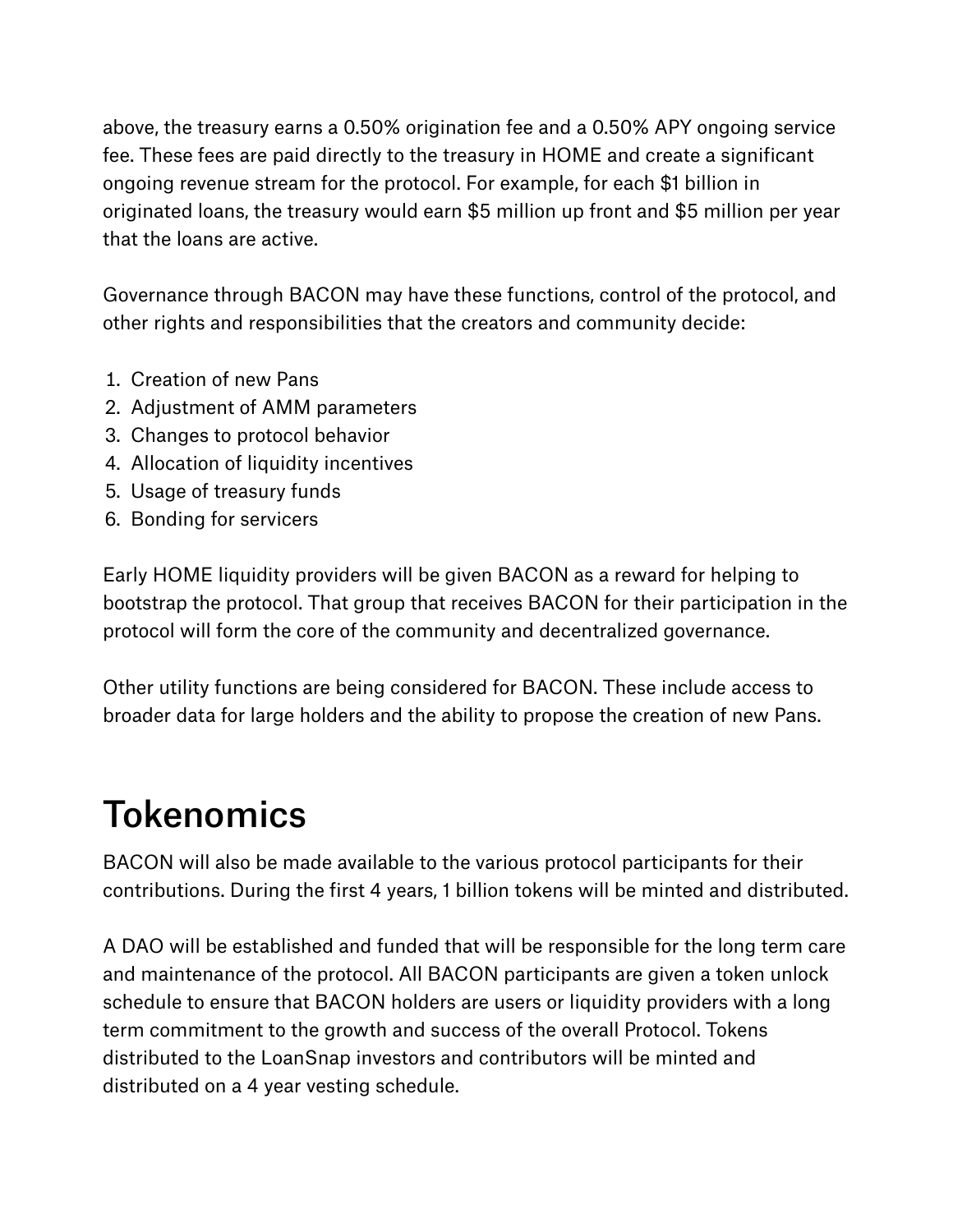An ongoing liquidity incentive will be provided to all USDC contributors. This incentive will be distributed pro-rata across all liquidity in Pans at a rate of 50 tokens per block (~300k per day) during the first year. After the first year, the incentive will decay at a rate of 1% per week until the end of year 4 when it will target a 2% per year rate.

To give strong incentive to the earliest liquidity providers, an Early Liquidity Bonus will also be distributed pro-rata to the contributors of the first \$100M USDC. The bonus will be about 12% of pool and will be distributed over the first year the protocol is live. It is expected that the bonus will also be 50 tokens per block (~300k per day).

An early liquidity provider in the first \$100M would earn tokens from both the ongoing liquidity incentive and the bonus pool during the first year. That liquidity provider could earn up to 300k tokens per day from the bonus plus up to 300k tokens per day from the incentive, for up to 600k tokens per day.

We anticipate the need to incentivize other liquidity and community distribution and participation over time and have reserved a portion of the community tokens for these programs. For example, once the BACON token is launched, there may be an incentive to provide liquidity on DEXs like Uniswap.

| <b>Holder</b>         |          | <b>Purpose</b>           | <b>Unlock Schedule</b>          |
|-----------------------|----------|--------------------------|---------------------------------|
|                       | Percenta |                          |                                 |
|                       | ge       |                          |                                 |
| Community             | 51.00%   | <b>Various Liquidity</b> | Minted per-block over 4         |
|                       |          | incentives               | years. Bonus to first \$100M    |
|                       |          |                          | liquidity during first year. 2% |
|                       |          |                          | inflation after year 4.         |
| <b>Bacon Protocol</b> | 10.00%   | Held for future          | Continuous release over 4       |
| <b>DAO</b>            |          | use by the DAO           | years                           |
| Team and              | 39.00%   | Early Investors &        | Continuous release over 4       |
| Investors             |          | Team                     | years                           |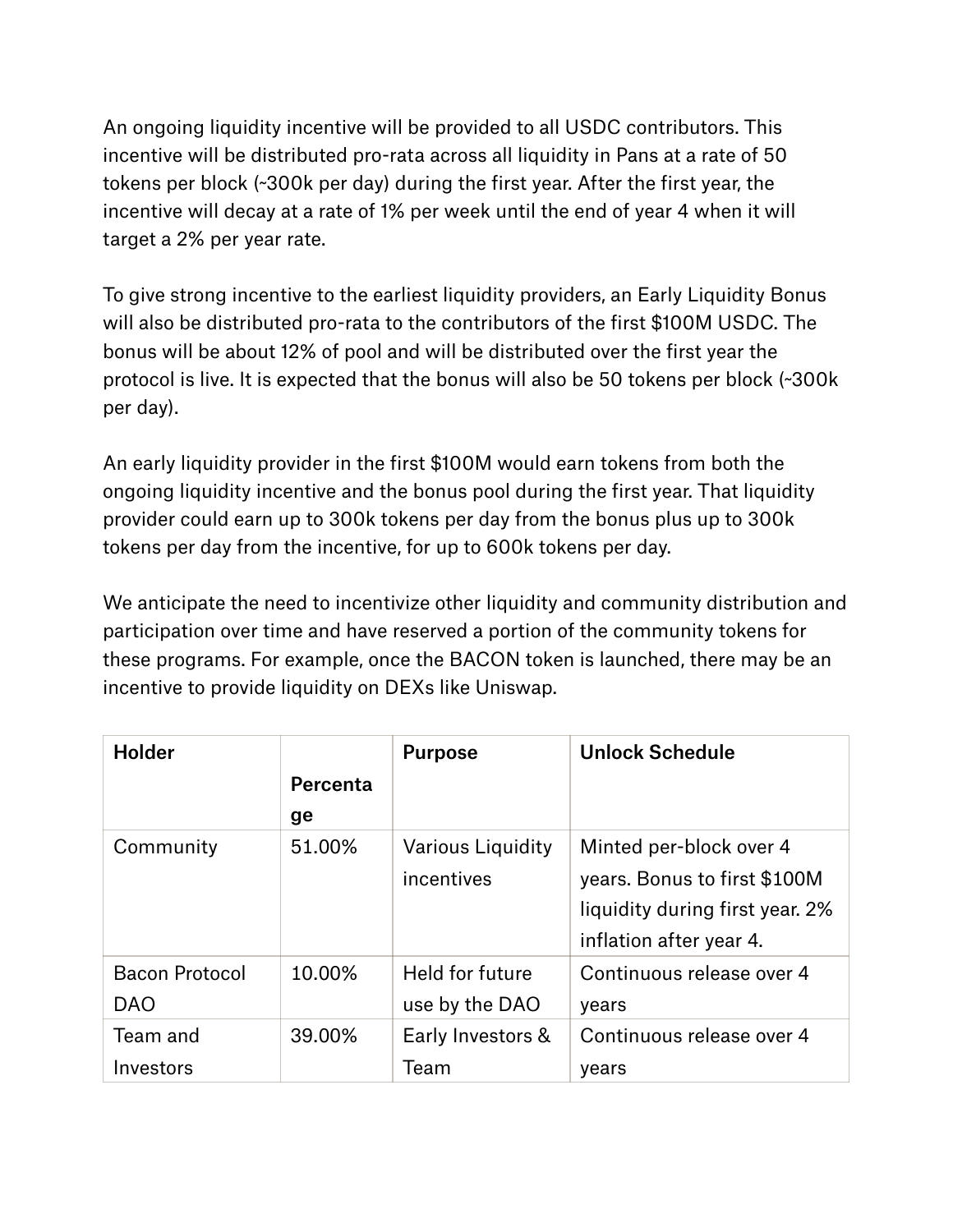